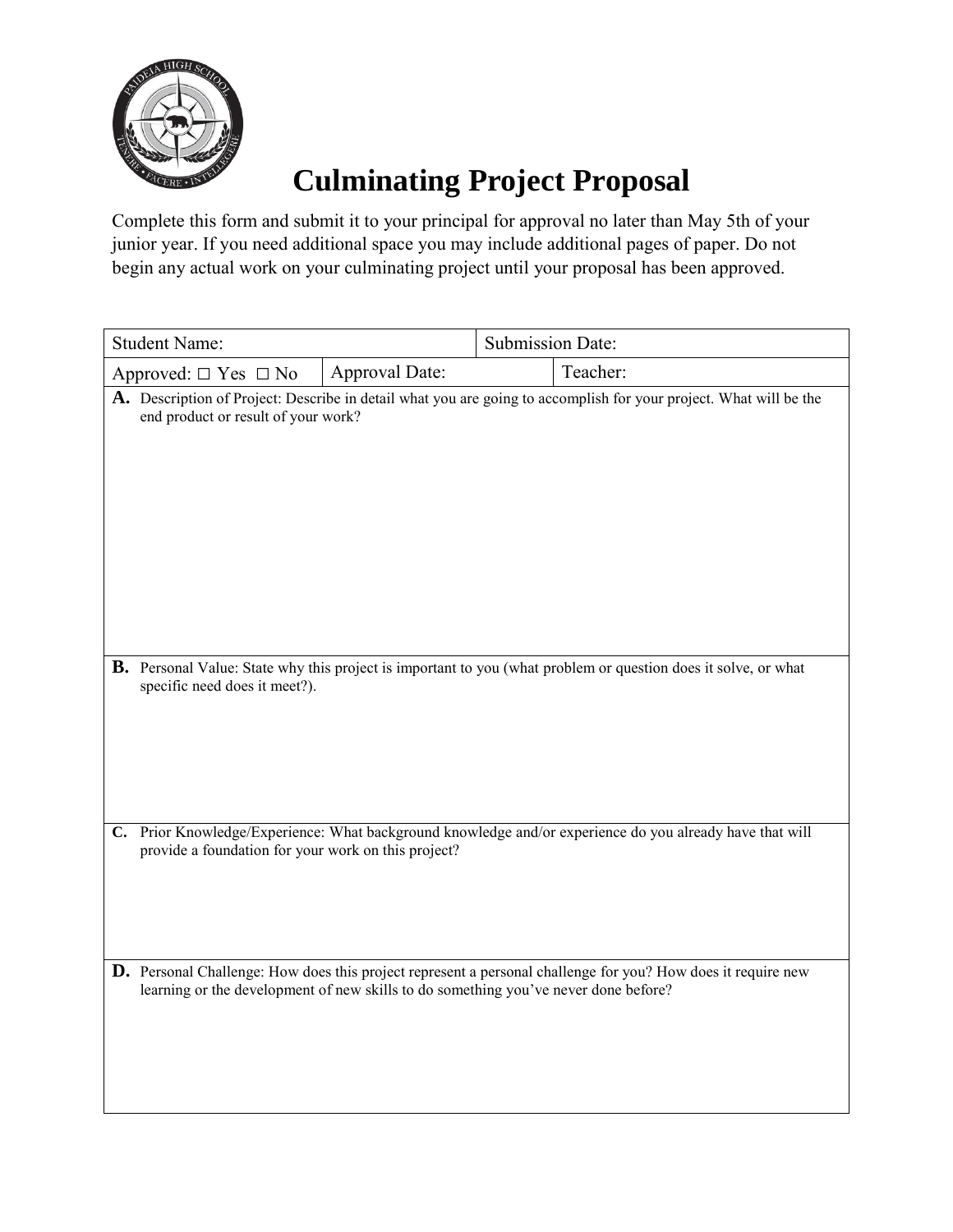| <b>E.</b> Documentation: Explain how you will document and eventually present the process and product (which might<br>culminate in writing a paper, a multimedia demonstration, working with a mentor in school/community, a<br>portfolio of work, or a presentation to a community/peer panel). |                                                                                    |                                                                                                            |  |  |
|--------------------------------------------------------------------------------------------------------------------------------------------------------------------------------------------------------------------------------------------------------------------------------------------------|------------------------------------------------------------------------------------|------------------------------------------------------------------------------------------------------------|--|--|
| Timeline: What major steps will be involved in accomplishing this goal (be sure to include a submission date<br>F.<br>prior to May $11th$ for your final presentation)?                                                                                                                          |                                                                                    |                                                                                                            |  |  |
|                                                                                                                                                                                                                                                                                                  | completion of your project? How do his/her qualifications pertain to this project? | G. Mentor and Resources: Who will be your local mentor, whose knowledge and experience will facilitate the |  |  |
| Mentor Name:                                                                                                                                                                                                                                                                                     |                                                                                    | Mentor Signature:                                                                                          |  |  |
| <b>Mentor Contact</b><br>Information                                                                                                                                                                                                                                                             | Phone:                                                                             | Email:                                                                                                     |  |  |
| project?                                                                                                                                                                                                                                                                                         |                                                                                    | What resources, supplies and materials and associated expenses (costs) will be required to complete this   |  |  |
| Estimate the total cost of the material resources:                                                                                                                                                                                                                                               |                                                                                    |                                                                                                            |  |  |